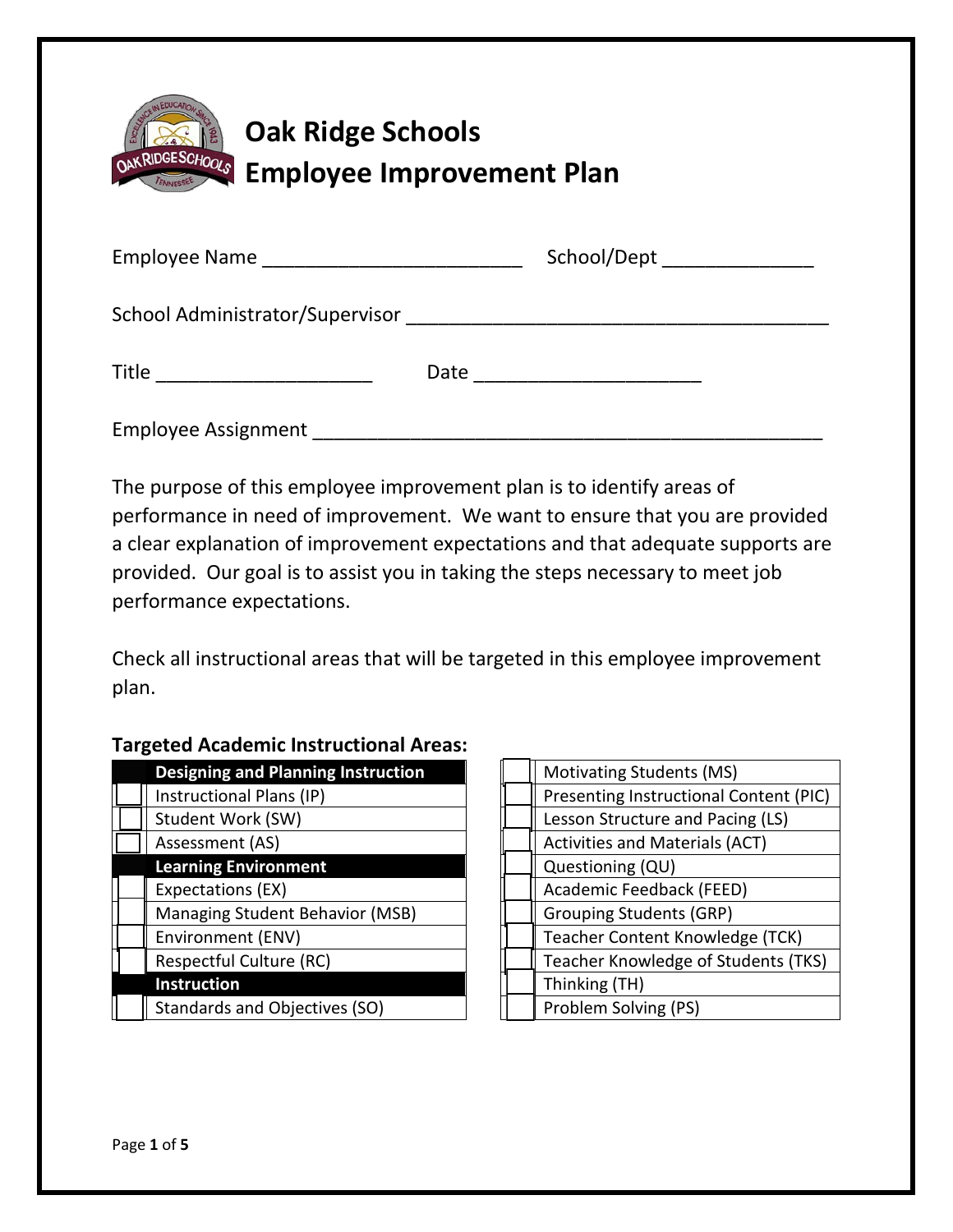Check all professional conduct areas that will be targeted in this employee improvement plan.

|  | <b>Targeted Professional Expectation Areas:</b>                                                                                                                   |  |                                                                                                                                                                                                                                                                                     |
|--|-------------------------------------------------------------------------------------------------------------------------------------------------------------------|--|-------------------------------------------------------------------------------------------------------------------------------------------------------------------------------------------------------------------------------------------------------------------------------------|
|  | 1 - Report to work acceptable for duty, and remain<br>suitable while on duty, as articulated in the<br>employee's job description.                                |  | 7 – Communicate in a truthful and timely manner<br>about any matter of interest to the School System.                                                                                                                                                                               |
|  | 2 – Prepare for and perform all assigned duties as<br>required by, and related to, the employee's job<br>description.                                             |  | 8 – Acquire, use, maintain, and dispose of School<br>System assets in an ethical and responsible<br>manner in accordance with federal<br>laws/implementing regulations, state<br>statutes/implementing regulations, Board policies,<br>and School System administrative procedures. |
|  | 3 – Comply with justifiable directives issued by<br>established lines of authority.                                                                               |  | 9 - Maintain the confidentiality of information as<br>required under federal laws/implementing<br>regulations, state statues/implementing<br>regulations, Board policies, and School System<br>administrative procedures.                                                           |
|  | 4 – Identify, report and/or control, if possible, unsafe<br>conditions and/or safety hazards to maintain safe<br>and secure working and/or learning environments. |  | $10$ – Report actions that may represent violations<br>of federal laws/implementing regulations, Board<br>policies, and School System administrative<br>procedures.                                                                                                                 |
|  | 5 – Demonstrate respect and integrity when<br>interacting with students, parents, staff, community<br>members, and other stakeholders.                            |  | 11 – Refrain from unethical activities that may<br>reasonably interfere with either the employee's<br>ability to effectively perform his or her duties as<br>assigned or the legitimate operational interests of<br>the School System.                                              |

6 – Comply with federal laws/implementing regulations, state statues/implementing regulations,

Board policies, and School System

|  | policies, and School System administrative                                                                                                                    |
|--|---------------------------------------------------------------------------------------------------------------------------------------------------------------|
|  | procedures.                                                                                                                                                   |
|  | 11 – Refrain from unethical activities that may                                                                                                               |
|  | reasonably interfere with either the employee's<br>ability to effectively perform his or her duties as<br>assigned or the legitimate operational interests of |
|  | the School System.                                                                                                                                            |
|  | 12 - Comply with all other federal                                                                                                                            |
|  | laws/implementing regulations, state                                                                                                                          |
|  | statues/implementing regulations, Board policies,                                                                                                             |
|  | and School System administrative procedures.                                                                                                                  |
|  |                                                                                                                                                               |

## **Areas for Improvement:** Provide a written summary of performance areas checked above as needing improvement.

| 1. |  |
|----|--|
|    |  |
|    |  |
|    |  |
| 2. |  |
|    |  |
|    |  |
|    |  |
|    |  |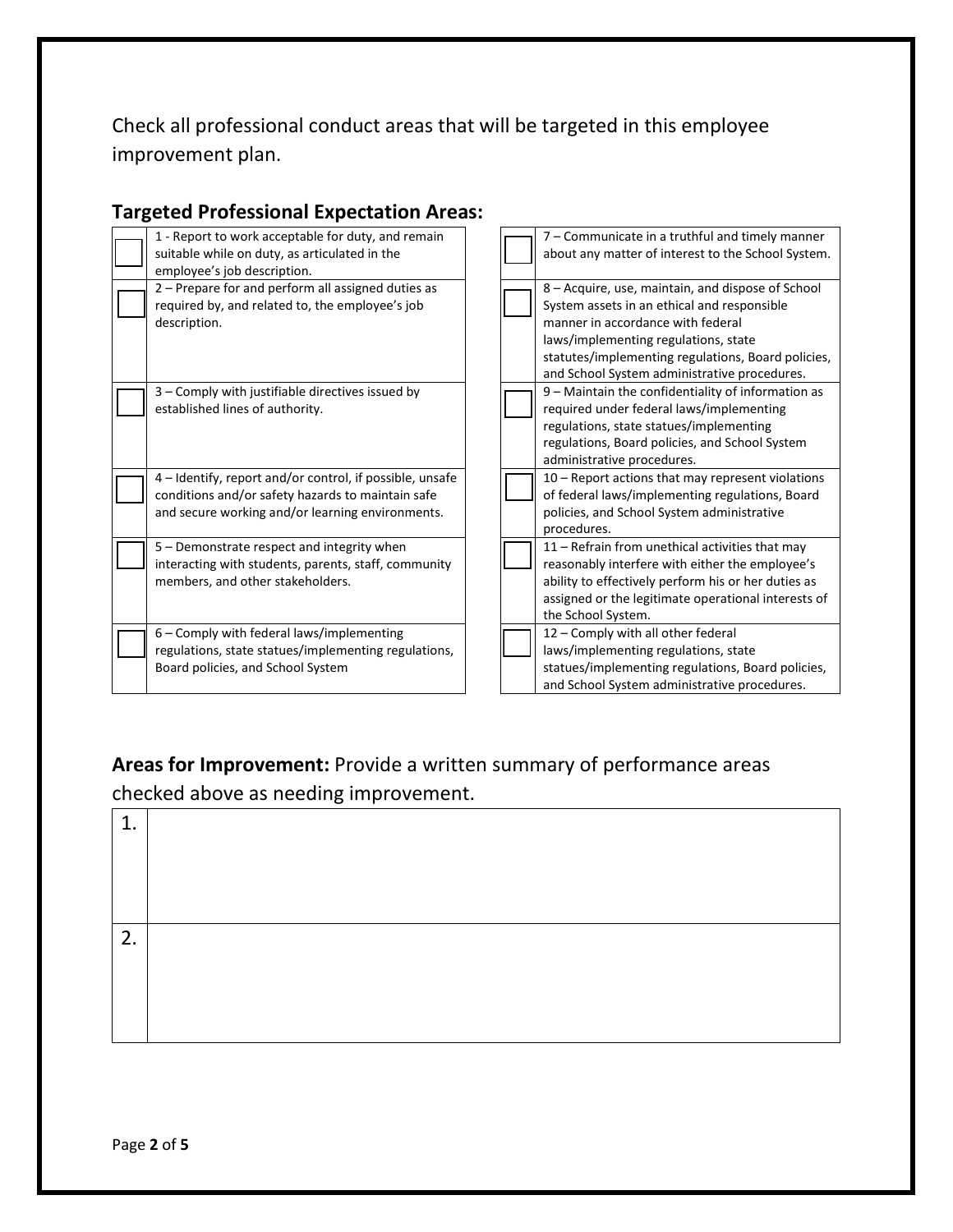| 3. |  |
|----|--|
|    |  |
|    |  |
|    |  |
| 4. |  |
|    |  |
|    |  |
|    |  |
| 5. |  |
|    |  |
|    |  |
|    |  |

**Action Steps/Activities**: Identify specific action steps that the employee is expected to do to improve in the identified areas. Delineate specific, realistic, achievable activities for the employee.

| 1. |  |
|----|--|
|    |  |
|    |  |
|    |  |
| 2. |  |
|    |  |
|    |  |
|    |  |
| 3. |  |
|    |  |
|    |  |
|    |  |
| 4. |  |
|    |  |
|    |  |
|    |  |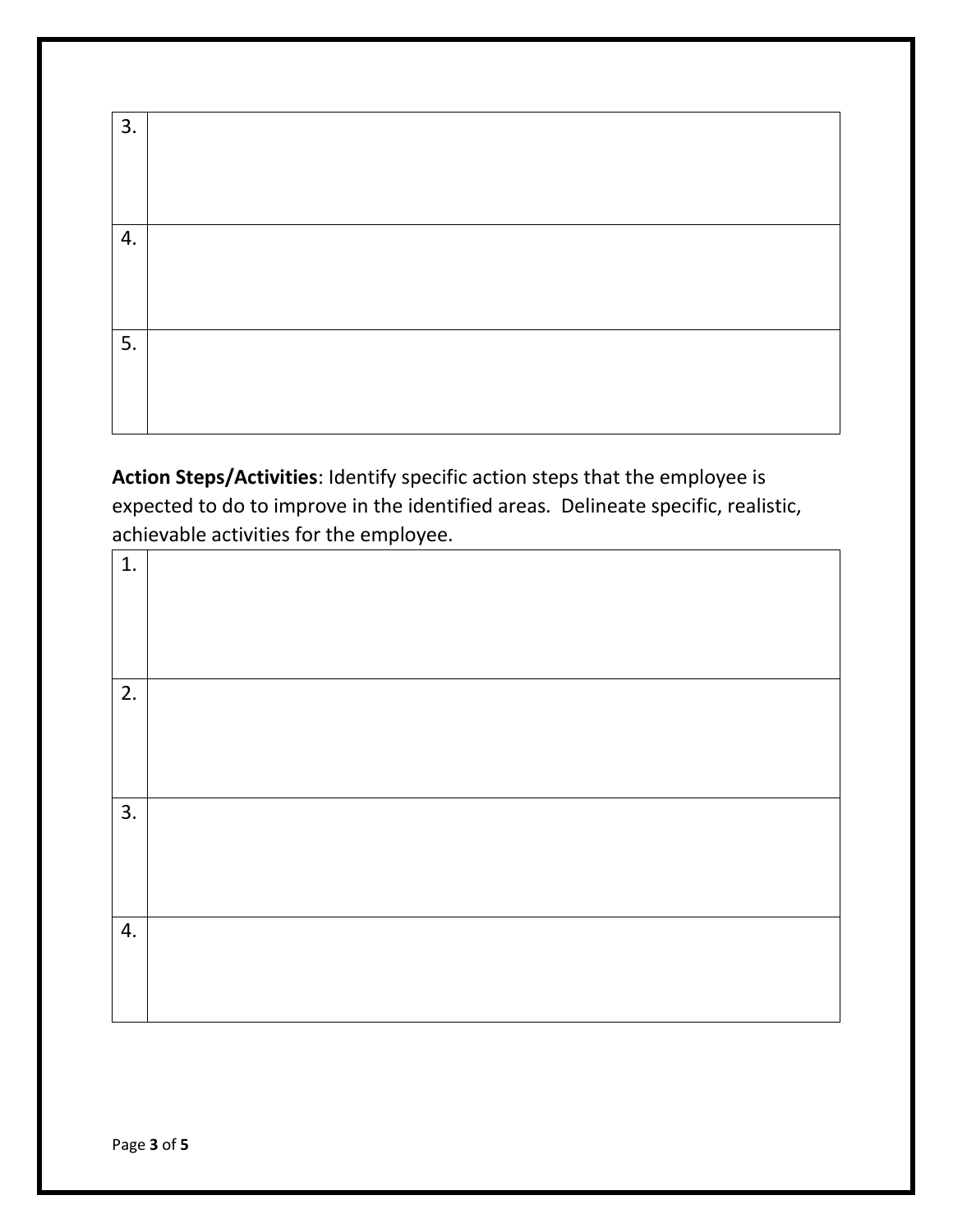| 5.                                                                                                                                                                                                                                                                 |
|--------------------------------------------------------------------------------------------------------------------------------------------------------------------------------------------------------------------------------------------------------------------|
| <b>Timeline:</b> Identify a timeline for achieving the action steps/activities.                                                                                                                                                                                    |
|                                                                                                                                                                                                                                                                    |
|                                                                                                                                                                                                                                                                    |
| Differentiation of Activities to Support Improvement: Identify specific resources<br>and support systems available to assist the employee to improve performance<br>(e.g., professional development, peer visits, content areas specialist, materials,<br>$etc.$ ) |
| 1.                                                                                                                                                                                                                                                                 |
| 2.                                                                                                                                                                                                                                                                 |
|                                                                                                                                                                                                                                                                    |

**Assessment of Improvement:** Identify how progress will be measured and assessed.

| ᆠ. |  |  |  |
|----|--|--|--|
|    |  |  |  |